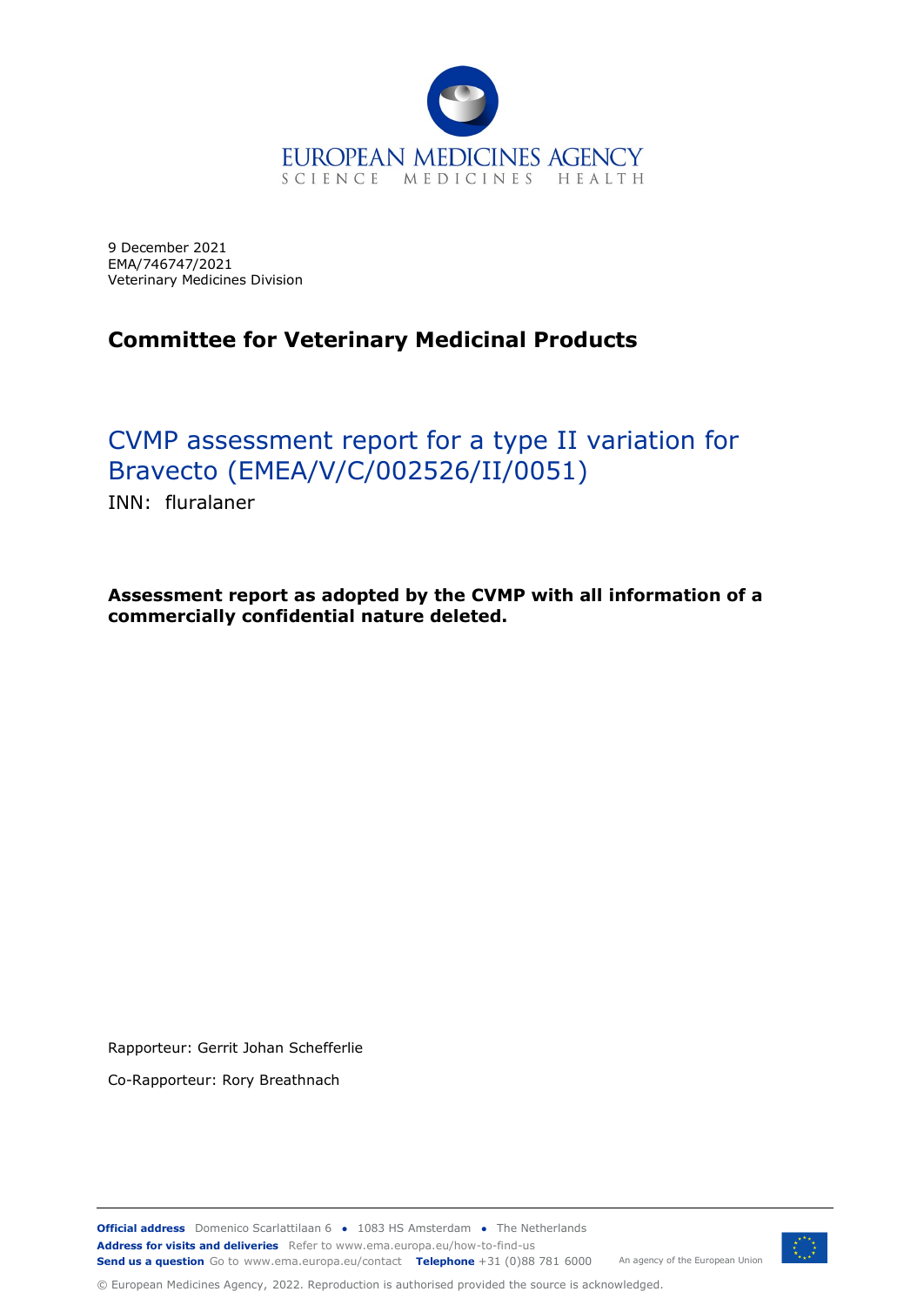## **Table of contents**

| 1.3. Changes to the dossier held by the European Medicines Agency 3                      |  |
|------------------------------------------------------------------------------------------|--|
|                                                                                          |  |
|                                                                                          |  |
|                                                                                          |  |
|                                                                                          |  |
| 2.2. Efficacy: Reduction of the risk of infection with Babesia canis via transmission by |  |
|                                                                                          |  |
|                                                                                          |  |
|                                                                                          |  |
|                                                                                          |  |
|                                                                                          |  |
|                                                                                          |  |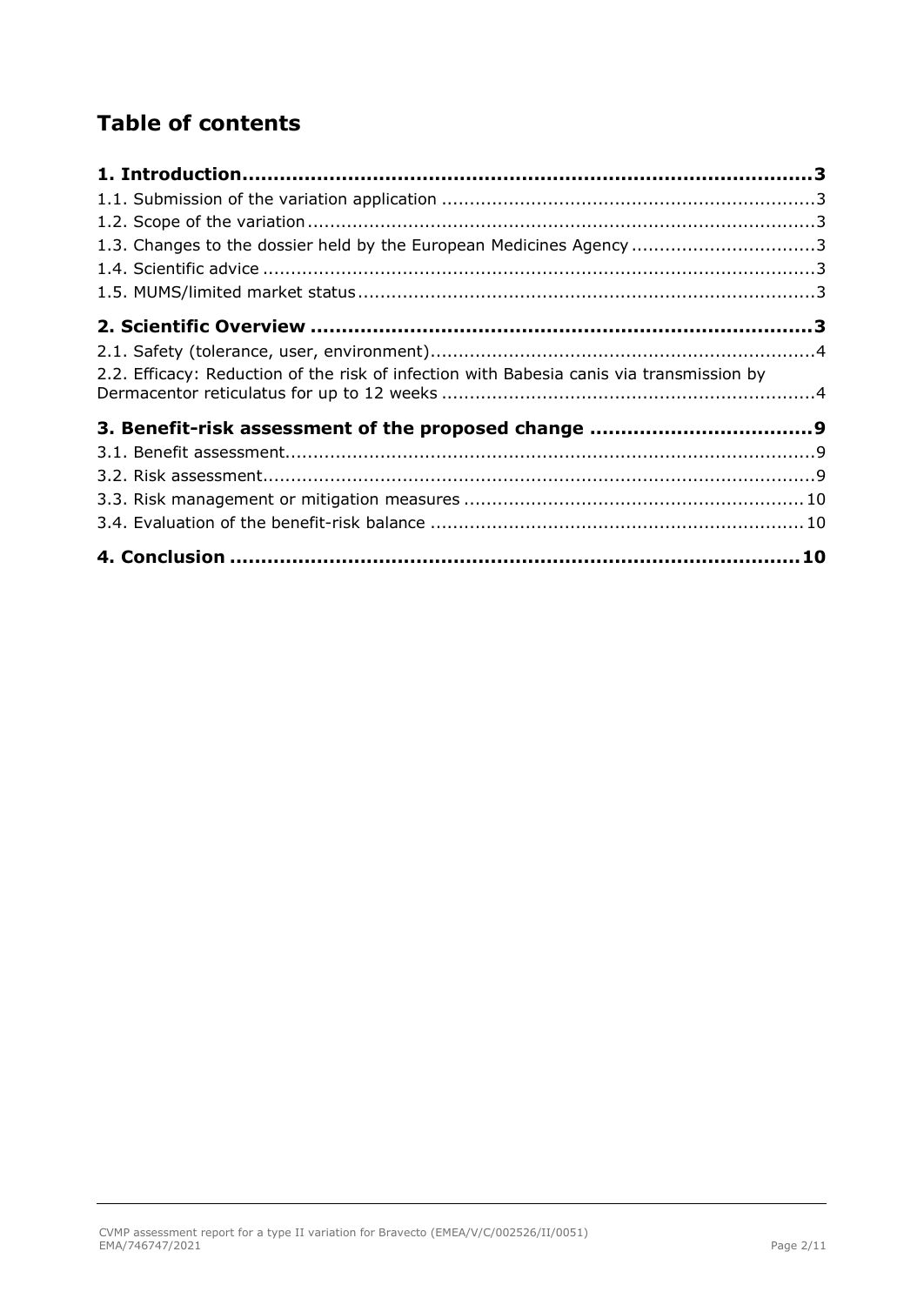### <span id="page-2-0"></span>**1. Introduction**

### <span id="page-2-1"></span>*1.1. Submission of the variation application*

In accordance with Article 16 of Commission Regulation (EC) No 1234/2008, the marketing authorisation holder, Intervet International B.V. (the applicant), submitted to the European Medicines Agency (the Agency) on 28 May 2021 an application for a type II variation for Bravecto.

### <span id="page-2-2"></span>*1.2. Scope of the variation*

| Variation requested |                                                            |  |
|---------------------|------------------------------------------------------------|--|
| $\mathsf{C}.I.6.a$  | Change(s) to therapeutic indication(s) - Addition of a new |  |
|                     | therapeutic indication or modification of an approved one  |  |

To add a new therapeutic indication for Bravecto chewable tablets for dogs: for reduction of the risk of infection with *Babesia canis* via transmission by *Dermacentor reticulatus* for up to 12 weeks. The effect is indirect due to product's activity against the vector.

### <span id="page-2-3"></span>*1.3. Changes to the dossier held by the European Medicines Agency*

This application relates to the following sections of the current dossier held by the Agency:

Part 1 and Part 4.

### <span id="page-2-4"></span>*1.4. Scientific advice*

Not applicable.

### <span id="page-2-5"></span>*1.5. MUMS/limited market status*

Not applicable.

### <span id="page-2-6"></span>**2. Scientific Overview**

The product Bravecto contains the active substance fluralaner, an insecticide and acaricide of the isoxazoline family. It is currently authorised for use in dogs and cats. Bravecto chewable tablets are only authorised for use in dogs.

Bravecto chewable tablets are currently indicated for use in dogs for the treatment of ticks (*Ixodes ricinus, Rhipicephalus sanguineus, Dermacentor reticulatus* and *D. variabilis*), mites (*Sarcoptes scabiei var. canis* and *Demodex canis*) and flea (*Ctenocephalides felis*) infestations in dogs providing immediate and persistent killing activity, as well as part of a treatment strategy for the control of flea allergy dermatitis (FAD).

Bravecto chewable tablets for dogs is presented in five different strengths, with fluralaner administered at a dose rate of 25–56 mg/kg body weight (bw).

The frequency of repeat administration for Bravecto chewable tablets is at 12-week intervals for fleas and *Dermacentor reticulatus*, *D. variabilis* and *Ixodes ricinus* ticks and 8 weeks for *Rhipicephalus*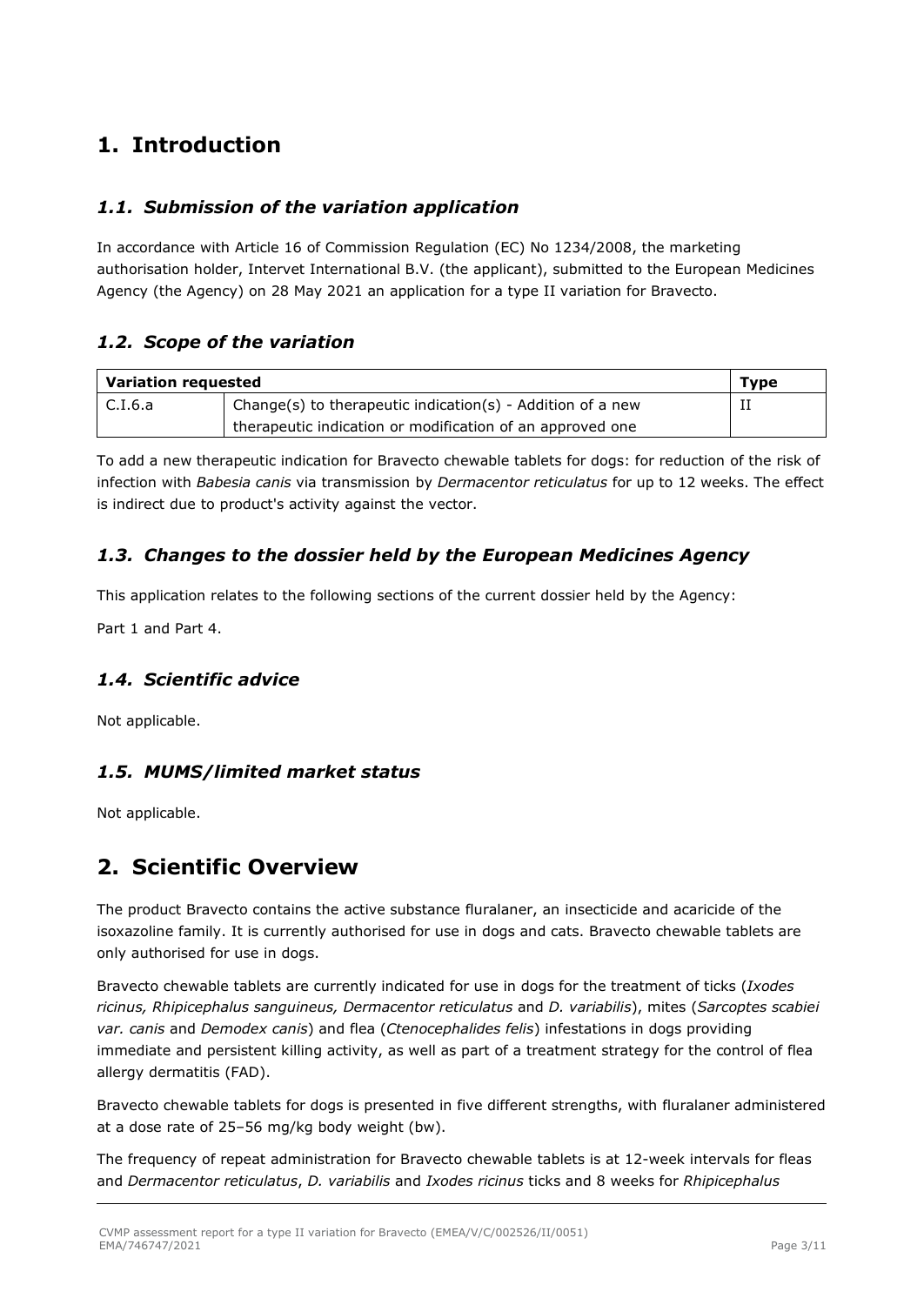*sanguineus* ticks. For the treatment of *Demodex canis* mite infestations and sarcoptic mange, a single dose of the product should be administered.

The proposed variation is to add a new indication: "For reduction of the risk of infection with *Babesia canis* via transmission by *Dermacentor reticulatus* for up to 12 weeks. The effect is indirect due to product's activity against the vector."

For this newly proposed indication, the product is to be administered at the same dose rate as currently authorised, namely 25–56 mg fluralaner/kg bw, at intervals of 12 weeks.

### <span id="page-3-0"></span>*2.1. Safety (tolerance, user, environment)*

No new preclinical or specific target animal safety studies have been conducted by the applicant in the context of this variation application. Given that the dose rate for the newly proposed indication does not differ from that which has already been accepted for the existing target parasites, it can be accepted that no concerns in terms of target animal tolerance/safety are considered to arise.

Further, as the product will be administered to the same target species, using the same route of administration and at the same posology that have already been accepted by the CVMP, no concerns in terms of user safety are considered to arise. That is, the user will not be exposed to a greater amount of the active substance or at a greater frequency than that which has been assessed for the existing indications approved for the product. No change to the impact on the environment is envisaged.

Therefore, no further assessment is deemed necessary in respect of target animal tolerance, user safety or safety for the environment and it can be concluded that the introduction of the proposed indication will not present an unacceptable risk for the animal, user or the environment.

#### <span id="page-3-1"></span>*2.2. Efficacy: Reduction of the risk of infection with Babesia canis via transmission by Dermacentor reticulatus for up to 12 weeks*

The applicant presented scientific literature, from which it could be concluded that canine babesiosis is a disease caused by the intra-erythrocytic protozoan *Babesia spp*. The dominant species found in Central Europe is *B. canis. B. canis* is transmitted exclusively by the vector *Dermacentor reticulatus*.

Bravecto does not prevent parasites (such as the vector *D. reticulatus*) from taking a blood meal from the treated animal (i.e. there is no repellent effect). Also, routine treatment of animals with Bravecto is not expected to significantly alter the natural density of *D. reticulatus*. However, although minimal transmission time has not been established for all possible natural situations, it appears that in the field, generally about 48h of feeding by the tick on the host animal are required before transmission of *B. canis* occurs.

As such, even though no repellent effect is claimed for the product, a benefit in the reduction of the risk of transmission of *B. canis* is still foreseen from administering Bravecto chewable tablets to dogs.

In support of the claim, the applicant has presented four new GCP-compliant studies: three laboratory studies (in all of which animals were artificially infested with ticks), Lab 1,2 and 3 and a field trial, Field 1. In none of the studies adverse events considered directly attributable to Bravecto chewable tablets were observed, supporting safety of the product when used according to label.

According to the draft Guideline on data requirements for veterinary medicinal products for the prevention of transmission of vector borne diseases in dogs and cats (EMA/CVMP/EWP/278031/2015), at least one well-designed study assessing the reduction of the risk of disease transmission under laboratory conditions is necessary. In the case of the current procedure, laboratory study Lab 1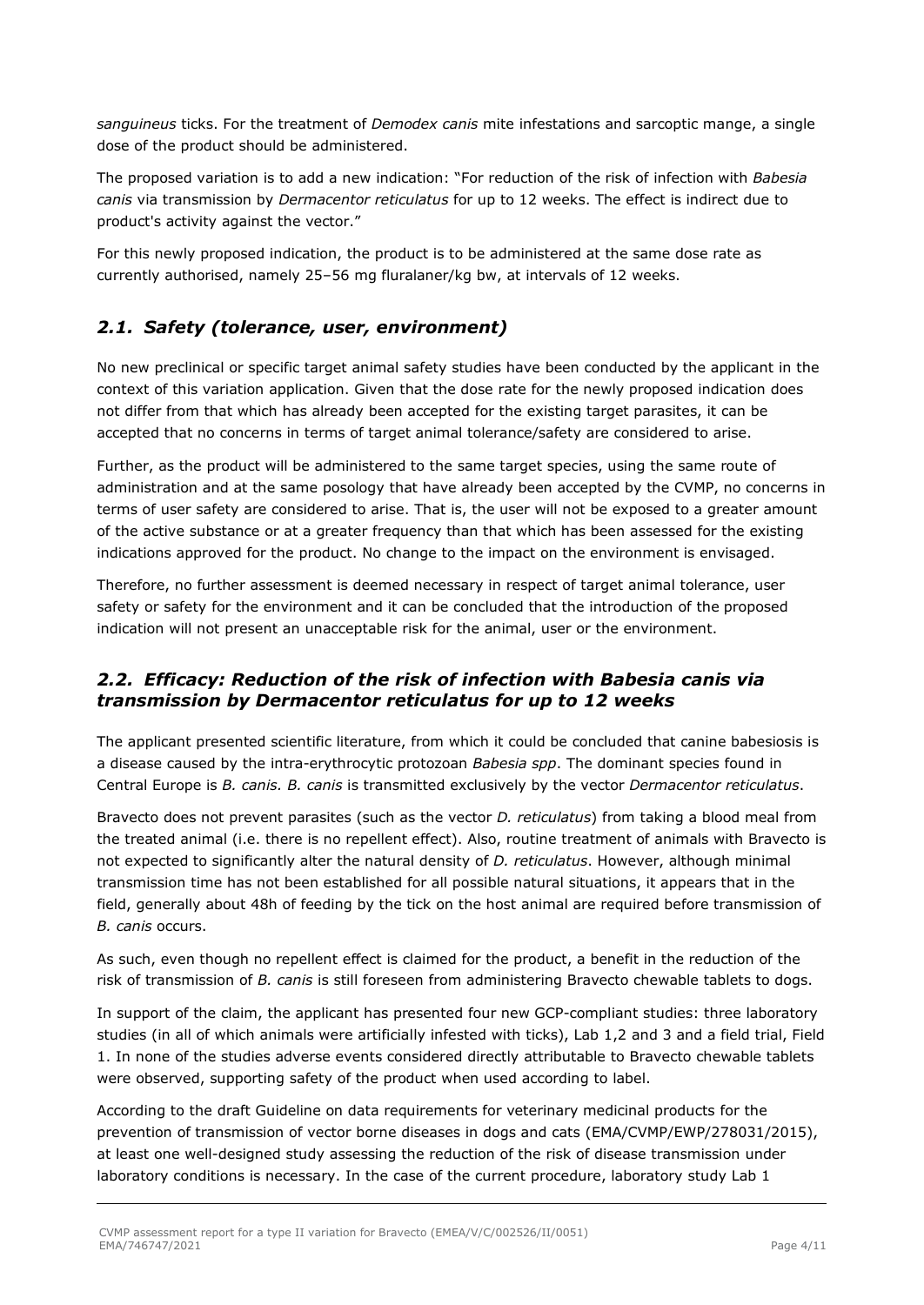assessed efficacy of Bravecto in preventing the transmission of *B. canis* by infected *D. reticulatus* ticks. An additional field study, Field 2, also assessed effectiveness of Bravecto in preventing this transmission.

The two remaining laboratory studies, Lab 2 & 3, assessed the speed of kill and efficacy of Bravecto chewable tablets against *D. reticulatus* following a single treatment, thus indirectly measuring the claimed indication. This is considered as supportive information, according to the (draft) Guideline on vector borne diseases (EMA/CVMP/EWP/278031/2015).

The studies were all appropriately designed and conducted, generally in accordance with guideline requirements. All studies were negative control studies, which is considered appropriate. All studies used the formulation as currently marketed, and this is also considered appropriate. In the dose confirmation study, which was presented during the initial marketing authorisation application, dosing was performed at the minimum recommended dose (25 mg/kg bw). It is however noted that of the three additional laboratory studies presented with the current application, only laboratory study Lab 3 had dosed the animals at the minimum recommended dose. In the two remaining laboratory studies, including the pivotal challenge study, animals were dosed at the normal, recommended treatment dose (25-56 mg/kg bw fluralaner). To mimic the worst-case scenario for efficacy determination however, dosing at the minimum recommended dose would be more appropriate and in line with the CVMP Guideline for the testing and evaluation of the efficacy of antiparasitic substances for the treatment and prevention of tick and flea infestation in dogs and cats (EMEA/CVMP/EWP/005/2000-Rev.3). Speed of kill of the product at the minimum recommended dose could however be assessed in two of the four laboratory studies (whilst in the two remaining studies, average fluralaner dose was at the lower end of the recommended dose, i.e. 36.4 mg/kg bw and 31.2 mg/kg bw).

It is agreed that the totality of data does not suggest that efficacy of the product will be lower when administered at the minimum dose.

In studies Lab 2 and Lab 3, animals were randomized based on pre-treatment tick counts, which is considered appropriate and in line with the draft guideline EMA/CVMP/EWP/278031/2015. In study Lab 1, no pre-allocation infestation with uninfected vectors was performed. However, in this study, animals had similar baseline characteristics, and inclusion criteria ensured that none of the included animals were recently treated with parasiticide treatments. Overall, it appears unlikely that a significant difference in the animals' capacity of carrying parasites was present in this study.

Tick efficacy was assessed in all newly presented studies.

In study Lab 2, 48 clinically healthy, adult dogs (primarily of mixed breed) were included and divided in 8 groups (4 control groups A-D and 4 treatment groups E-H). After treatment with Bravecto at SD 0, multiple challenges were performed throughout the study on SD 7, 28, 56, and 84. Ticks were removed and counted at 4 (group A+E), 8 (group B+F), 12 (group C+G) and 24 (group D+H) hours after infestation. Also, viability of the ticks was re-checked 24 hours after removal. No assessment of the killing efficacy of the product was performed shortly after treatment, as the study objective was to evaluate the progression of killing up to 84 days. Killing effect immediately after the IVP administration was however assessed in a second speed of kill study, Lab 3.

The primary efficacy criterion was percentage of tick efficacy in the treated groups (Groups E-H) compared to the respective untreated control group (Groups A-D) at each assessment time point according to Abbott's formula (as appropriate).

Efficacy rate depended on the time point of assessment. Based on arithmetic means of live tick counts, the IVP was not sufficiently effective (< 90%) at 4 and 8 hours after infestation, but was effective on SD 7 (91.2%) at 12 hours after infestation and on SD 7 (100%), SD 28 (100%) and SD 56 (98.9%) at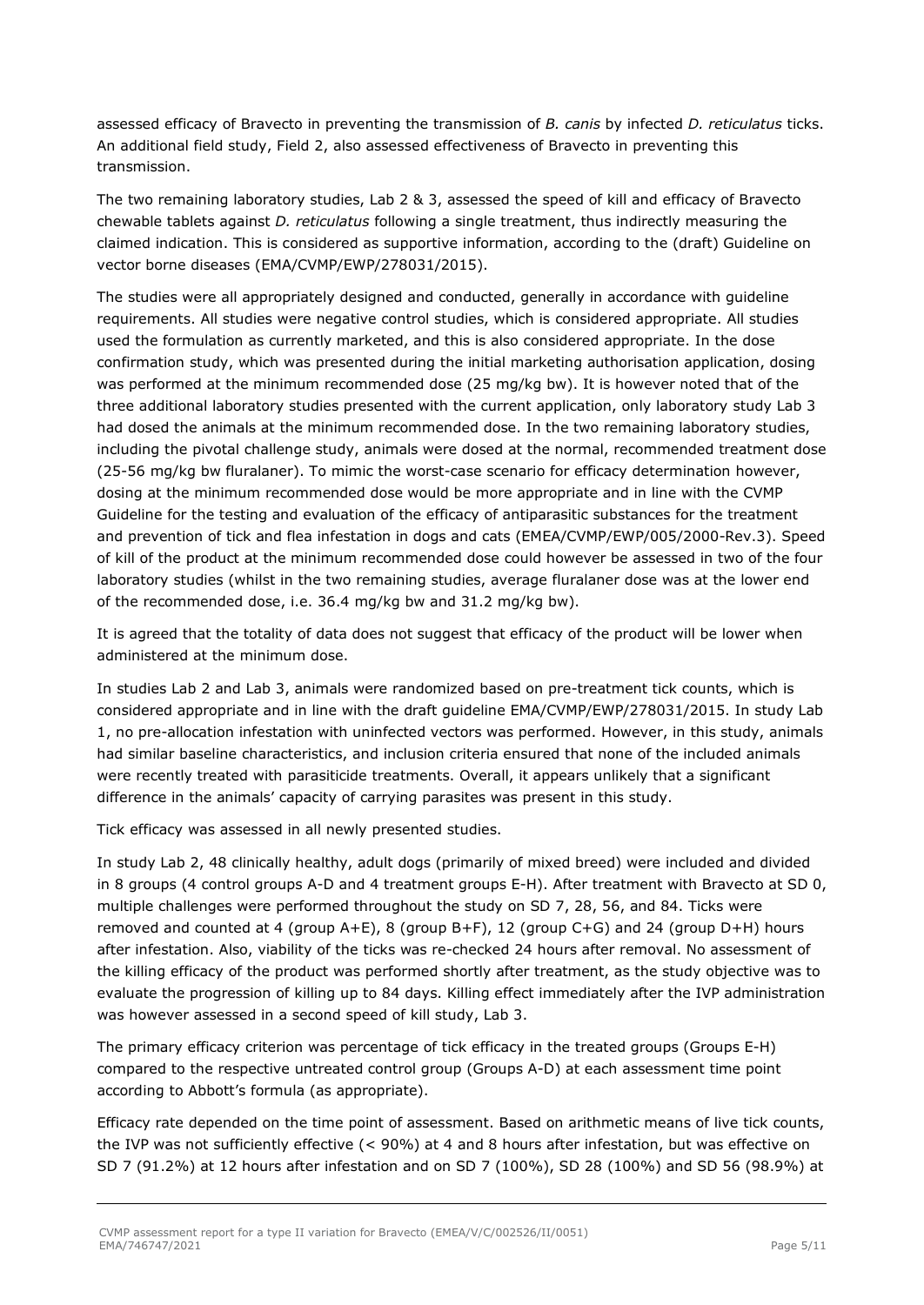24 hours after infestation. Efficacy however did not reach 90% (but was assessed at 80.5%) at SD 84, 24 hours after infestation. This study demonstrated a significant acaricidal effect against *D. reticulatus* on SD 7 (when tick-counts were performed after 8 hours), on SD 7, 28, and 56 (when tick-counts were performed after 12 hours), and on SD 84 (when tick-counts were performed after 24 hours). However, the acaricidal effect did not exceed 90% at SD 84 in any treatment groups (i.e. at any timepoints). Based on the present study, the speed of kill can therefore not be claimed as being 24 hours or less for up to 12 weeks (but only up to 56 days).

In study Lab 3, 14 clinically healthy, adult dogs (mixed breed) were included and divided in two groups (treatment and control). The treatment group received a single treatment with Bravecto tablets at D0 at the minimum recommended dose (25 mg/kg bw) to mimic the worst-case scenario for efficacy determination. Animals were infested twice (at SD 0 and SD 84) with approximately 50 *D. reticulatus* ticks (whilst sedated). Tick *in situ* counts were performed at approximately 36 hours after infestation, tick removal was performed 48 hours after infestation.

In terms of efficacy, the primary efficacy criterion was the percentage of tick efficacy in the treatment group compared to the untreated control group at each assessment time point. Efficacy was calculated using Abbott's formula applying a linear mixed model, as is considered appropriate.

At 36 and 48 hours after the infestation on SD 0, efficacy was 100%. However, efficacy was 88.7% (36h) and 89.7% (48h) after the infestation on SD 84 using arithmetic means and exceeded 90% using geometric means.

Persistent efficacy 86 days after treatment and 48 hours post-infestation was demonstrated to be 89.7% (arithmetic means). When applying geometric means, efficacy did exceed 90%. However, calculation using geometric means was not planned *a priori*.

At 48 hours post-infestation and for up to 12 weeks (86 days), a persistent efficacy against *D. reticulatus* of 89.7% was demonstrated in this study.

In study Lab 1, 24 clinically healthy dogs (adequately representing the target population and proven to be free of infection with *B. canis* (as assessed by PCR and IFAT)) were divided in three groups (8 animals per group). One group was treated with Bravecto chewable tablets (IVP), the  $2^{nd}$  group was treated with a fluralaner spot-on solution (results not assessed in the framework of the current procedure), whilst the dogs in the 3<sup>rd</sup> group served as negative control.

Animals were allocated to a treatment or a control group, and challenges were performed on Day 2, 28, 56, 70, and 84 with ticks infected with *B. canis*, representing a severe challenge. Following challenge, all dogs were physically examined, and PCR was performed every 7 days, whilst blood samples for IFAT were collected every 14 days. In case an animal was infected with *B. canis*, it was removed from the study, and received rescue treatment.

Infected dogs were replaced by additional (control) animals. Ultimately, an additional 19 control-dogs were introduced throughout the study. Because of the replacement of infected dogs, the denominator changed in the group in which a dog was replaced. It resulted in a proportion of 0/8 infected dogs in the treatment group versus 27/27 dogs in the untreated group (although that group initially also consisted of 8 dogs). The incidence density rate takes into account that not every patient is observed for the same period of time. It is the number of events (infections) 'per observed person-year', or in this case maybe 'per observed dog-week'. The number of observed dog-weeks (the denominator) is similar in both groups, being 8 (dogs)  $\times$  12 (weeks), because as soon as one dog became infected, it was replaced by a new dog that was exposed. However, if in this case incidence density rates instead of proportions were compared, the estimate of effect of 100% protection would not change because of zero events in the treated group. Another approach would be to compare the incidence of *Babesia*-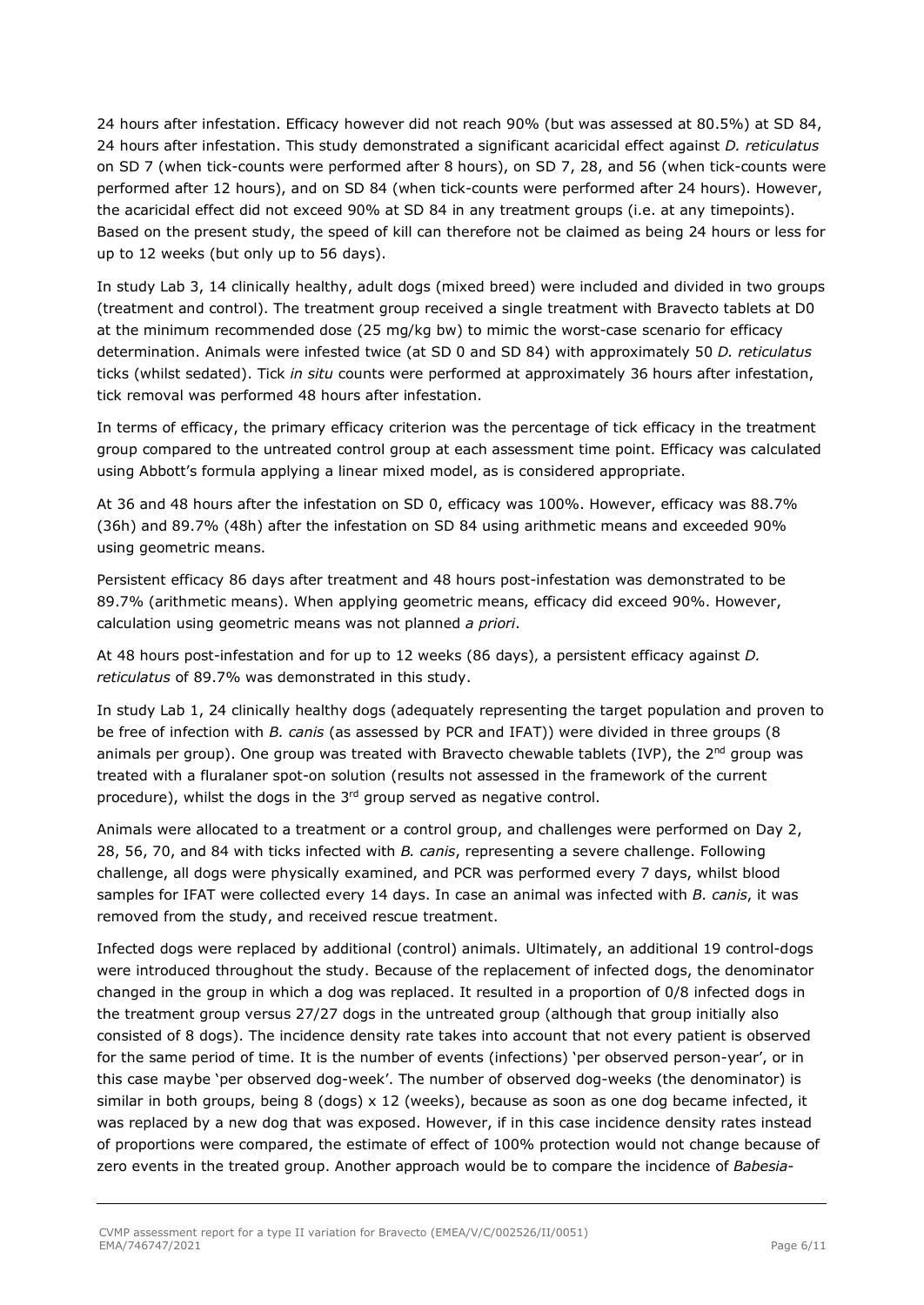infections after each infestation, but again these comparisons would lead to the conclusion that there is 100% protection at each time point.

In terms of efficacy, the primary effectiveness criterion was the protection rate of the IVP against *B. canis*. Dogs which displayed *B. canis* antibodies that were also positive for *B. canis* DNA were regarded as infected (= protection failure). All control dogs tested positive for *B. canis*. None of the treated dogs were infected with *B. canis* during the study, resulting in an efficacy threshold >90%, which is in accordance with the draft guideline requirements (EMA/CVMP/EWP/278031/2015). In this case, with zero events in the treated group, the estimate of effect does not change (but 95% confidence interval and p-value probably do).

Secondary effectiveness criterion was tick efficacy. The efficacy of Bravecto was assessed 48 hours after each challenge, and ranged from 99.2% to 100% (geometric means) throughout the study, a percentage that is in accordance with the guidance for accepting the overall efficacy (EMEA/CVMP/EWP/005/2000-Rev.3). Insecticidal efficacy was not assessed prior to (or after) 48 hours after challenge.

In conclusion, this experimental infection model successfully demonstrated that a single administration of Bravecto chewable tablets was 100% effective in preventing transmission of *B. canis* by infected *D. reticulatus* ticks for up to 12 weeks.

Study Field 1 was the pivotal field study, intended to confirm that Bravecto is capable of preventing the transmission of *B. canis* under field conditions in different European countries.

In total, 152 privately-owned, clinically healthy dogs of various breeds were included in the study. The study was performed in different sites within Europe (Albania, France and Hungary). All sites had a history of tick infestation and babesiosis due to *B. canis.*

Animals were allocated to two groups. One group (n=76) received treatment with Bravecto chewable tablets, whilst the other group (n=76) served as a negative control. On Day 0 and Day 84, animals were treated with the formulation as currently marketed at the recommended treatment dose (25-56 mg/kg bw of fluralaner (mean dose was 32.4 mg/kg bw fluralaner (D0) and 32.6 mg/kg bw fluralaner (D84)). For the efficacy evaluation, 132 dogs were taken into consideration (65 in the treated group and 67 in the control group).

In terms of efficacy, the primary efficacy criterion directly measured the claimed indication: the percentage reduction of the risk of *B. canis* transmission based on incidence rates (relative risk reduction). Treatment efficacy was concluded if the percentage reduction of transmission risk was ≥90%, which is considered appropriate. The secondary efficacy criterion was the percentage reduction of the risk of *B. canis* transmission based on incidence density rates. Dogs which displayed *B. canis* antibodies that were also positive for *B. canis* DNA were regarded as infected (= protection failure).

*D. reticulatus* ticks were collected during the entire study period, indicating that ticks were active during the entire study period. Of the collected ticks, only a small sample was assessed for infection, and only at the site in Hungary a sample of ticks was tested positive for *B. canis*. However, incidence of *B. canis* was comparable to what is found in literature for these geographical areas when not only considering dogs that were infected during the study ( $n=5$ ), but also animals that were identified as infected before enrolment (n=9).

None of the dogs included at the sites in France or Albania tested positive for *Babesia*, and the incidence rate was therefore 0%. Out of a total of 40 (20 untreated and 20 treated) dogs included at the site in Hungary, a total of five animals, all of which were untreated, were identified as *Babesia* positive during the study. The calculated absolute risk reduction is 7.46% (the absolute risk in the treated dogs is 0% and in the untreated group 7.46%). This relative low number of infections is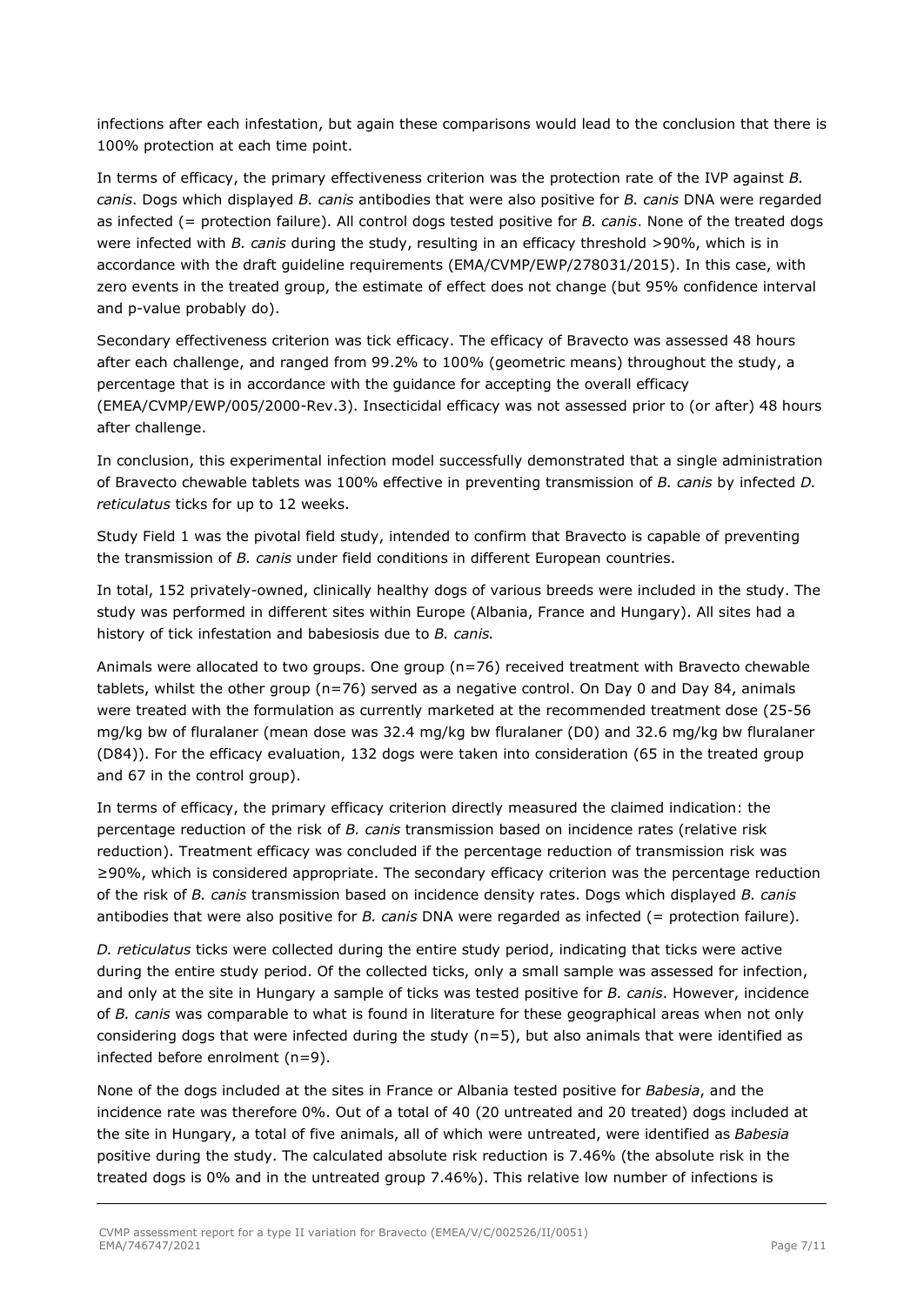presumably the result of the unpredictability of actual exposure, which is a well-known problem in these types of studies. Also, the difference in incidence rate for Hungary was statistically significant, p=0.0236 (significance threshold was 0.025). Despite the relative low number of cases, this risk reduction is considered statistically significant as well as clinically relevant. The results of this study (100% relative risk reduction) also support the findings of the laboratory challenge study.

The study was conducted between September and March; however, there are no data to confirm that test animals were challenged with *Babesia*-infected ticks after the end of October. Therefore, the field study does not support the persistent effect of up to 84 days post treatment.

However, it can be accepted that, notwithstanding its shortcomings, the study confirms adequate efficacy under field conditions up to day 56 and, based on the findings of the laboratory study (in which it was confirmed that efficacy at day 84 is as good as efficacy achieved at earlier time points), there is no reason to expect that efficacy in the field will wane at later time points.

As such, it can be accepted that overall the field study provides general support for the demonstration of efficacy in the reduction of the transmission of *Babesia canis* for up to 56 days and that the results from the laboratory efficacy study demonstrated 100% efficacy for up to 84 days.

In addition to the studies that were performed in support of the present application, the applicant presented a GCP-compliant dose confirmation study, that had been submitted during the initial marketing authorisation procedure, EMEA/V/C/002526. Based on the outcome of this study, the CVMP accepted a claim for persistent efficacy against *Dermacentor reticulatus* up to Day 84 post treatment. Results of this study support an adequate acaricidal effect (speed of kill) of 48 hours after dosing. As this study only assessed tick efficacy at 48 hours after infestation, no information can be derived on effectiveness prior (or after) this time period.

Taking into consideration the totality of the data provided, it can be accepted that sufficient efficacy has been demonstrated to support the indication for the reduction in the transmission of *Babesia canis* for up to 84 days, when the product is administered at the recommended treatment dose.

On resistance, it is noted that the applicant has performed an extensive literature search (Scopus, 2021) but could not identify any reports on the resistance of *D. reticulatus* to fluralaner.

Overall conclusion: Based on results of study Lab 1and (previously submitted) the dose confirmation study (and in addition, efficacy close to 90% (89.7%) in study Lab 3), a speed of kill of 48 hours for the duration of 84 days can be claimed. A speed of kill lower than 48 hours cannot be claimed (though it is noted that in Study Lab 3, tick efficacy was very close to the threshold of 90%, being 88.7% 36 hours after tick infestation, and in Study Lab 2, 84 days following treatment and 24 hours after infestation, efficacy was 80.5%). Also, it is noted that the speed of kill decreased with time after the product was administered.

In current procedure, laboratory study Lab 1(which is considered a severe challenge study) successfully demonstrated that a single administration of Bravecto chewable tablets was effective in preventing transmission of *B. canis* for up to 12 weeks. This outcome was supported by the results of a well-designed field study, albeit in this study the number of control dogs infected with *B. canis* was low as a result of the well-known unpredictability of actual exposure.

Altogether, the totality of the data is considered adequate to support the proposed claim for the reduction of the risk of infection with *B. canis* via transmission by *D. reticulatus* for up to 12 weeks. For accuracy purposes, the protozoan agent has been referred to as *Babesia canis canis* in the product information in order to differentiate from other *Babesia* subspecies transmitted by other ticks.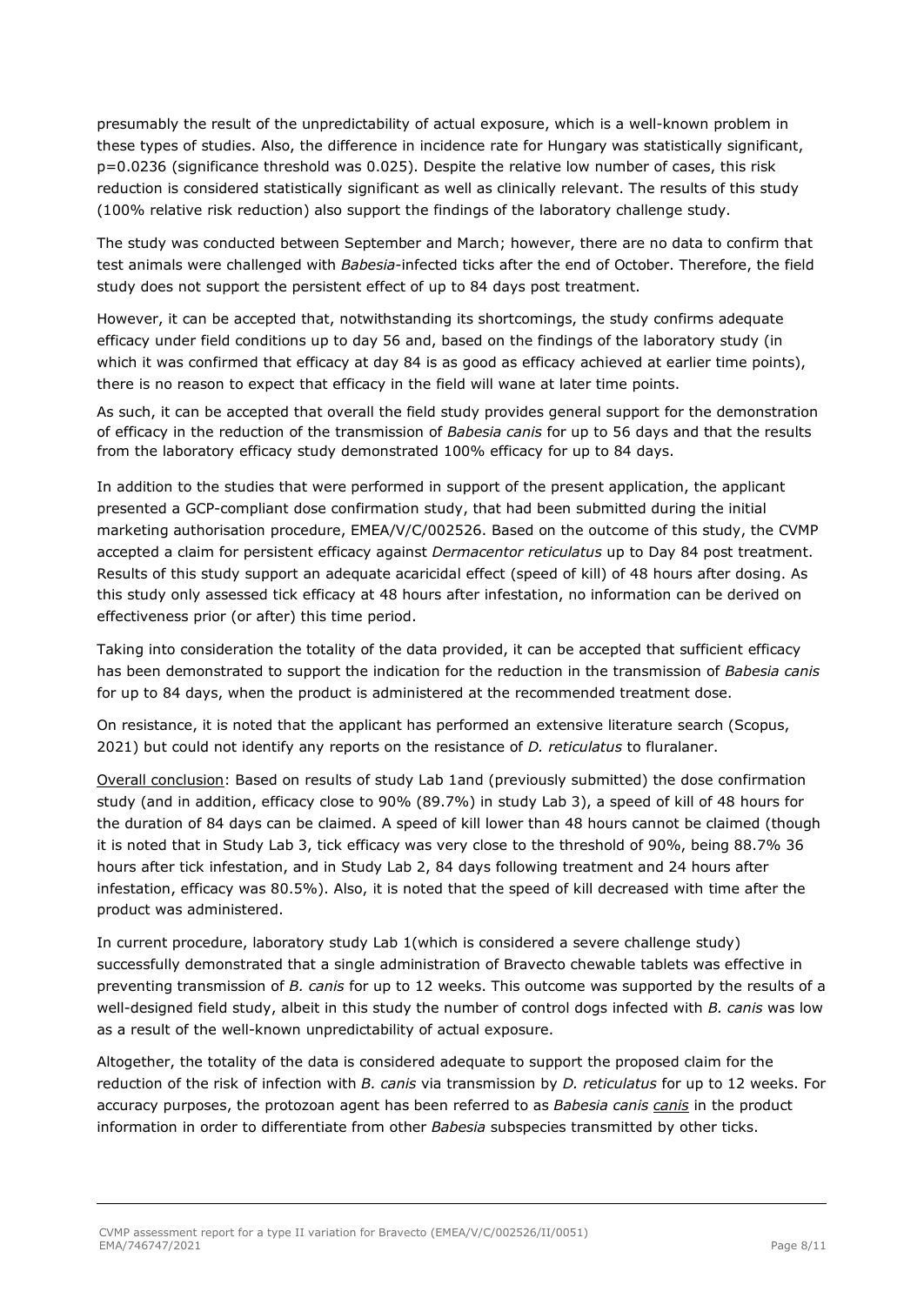### <span id="page-8-0"></span>**3. Benefit-risk assessment of the proposed change**

This product is authorised as chewable tablets and spot-on solution for use in dogs and as spot-on solution for use in cats. The active substance is fluralaner, an acaricide and insecticide. The dose range is 25–56 mg fluralaner/kg bodyweight in dogs and 40–94 mg fluralaner/kg bodyweight in cats.

Bravecto chewable tablets are authorised for the treatment of tick (*Ixodes ricinus*, *Dermacentor reticulatus*, *D. variabilis* and *Rhipicephalus sanguineus*) and flea (*Ctenocephalides felis*) infestations, for the treatment of demodicosis caused by *Demodex canis*, and for the treatment of sarcoptic mange (*Sarcoptes scabiei* var. *canis*) infestation in dogs. The product can also be used as part of a treatment strategy for the control of flea allergy dermatitis (FAD).

The proposed variation is to add a new therapeutic indication for Bravecto chewable tablets for dogs: for reduction of the risk of infection with *Babesia canis* via transmission by *Dermacentor reticulatus* for up to 12 weeks. The effect is indirect due to product's activity against the vector.

### <span id="page-8-1"></span>*3.1. Benefit assessment*

### **Direct therapeutic benefit**

As this is a variation to introduce an additional indication to existing presentations of the product Bravecto, the direct benefits arise from the inclusion of this new indication: reduction of the risk of infection with *Babesia canis canis* via transmission by *Dermacentor reticulatus* for up to 12 weeks.

Bravecto does not prevent the vector *D. reticulatus* from taking a blood meal from the treated animal (i.e. there is no repellent effect). Also, routine treatment of animals with Bravecto is not expected to significantly alter the natural density of *D. reticulatus*. However, though no minimal transmission time appears to have been established for all possible natural situations, it appears that in the field, generally about 48 hours of feeding by the tick on the host animal are required before transmission of *B. canis canis* occurs.

As such, a benefit in the reduction of the risk of transmission of *B. canis canis* is foreseen from administering Bravecto chewable tablets.

### **Additional benefits**

No additional benefits are foreseen.

### <span id="page-8-2"></span>*3.2. Risk assessment*

As this is a variation to introduce an additional indication to existing presentations of the product Bravecto, the risk assessment focuses on potential risks arising from the introduction of the newly proposed indication. As the product will be administered to the same target species at the same dose rate as already approved for existing indications, no new risk is considered to arise in terms of user safety, target animal tolerance, potential for resistance development or for the environment.

### **Quality:**

Quality remains unaffected by this variation.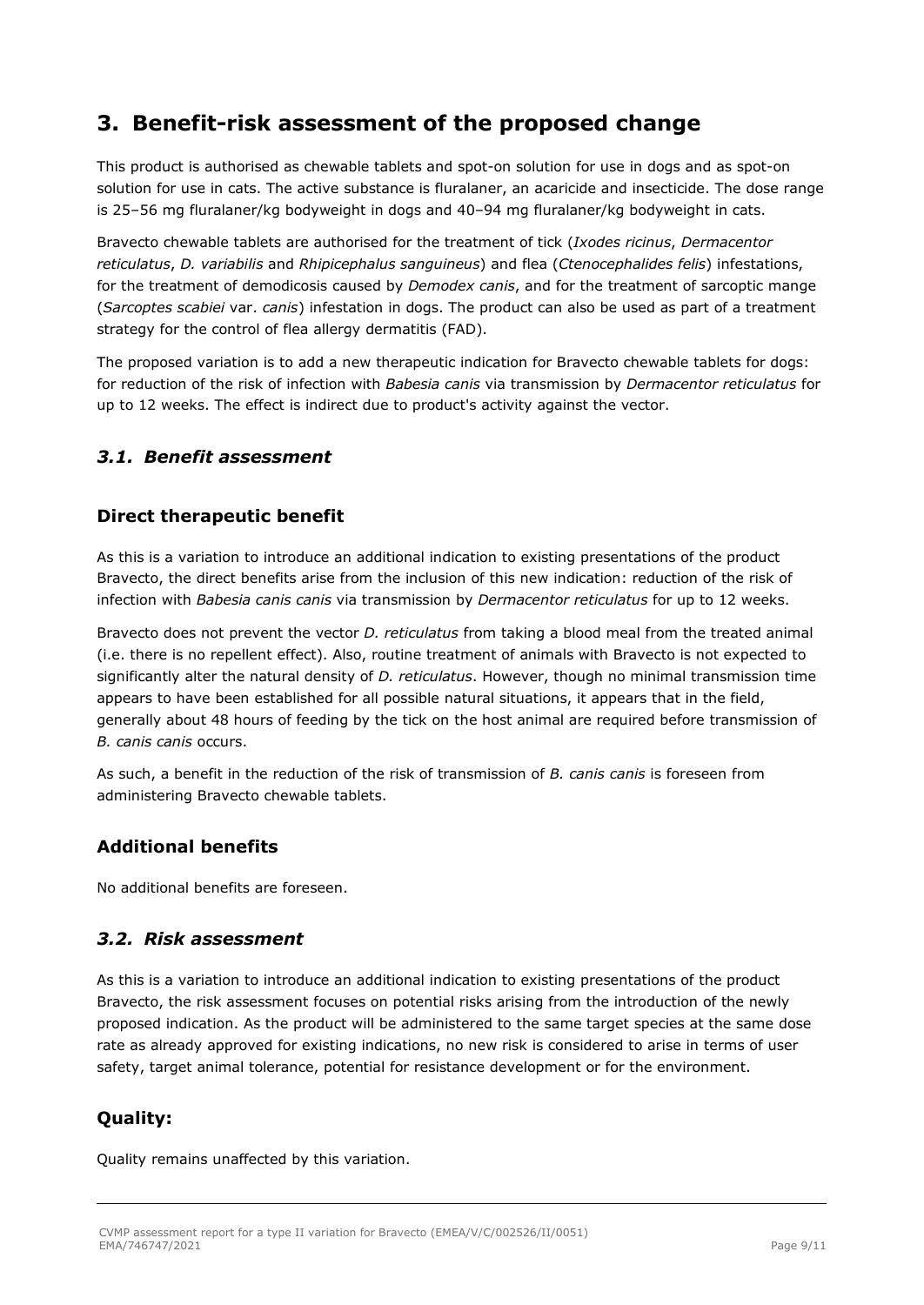### **Safety:**

*Risks for the target animal:*

No increased frequency of treatment administration is proposed. Consequently, no additional risk for the target species is foreseen.

Administration of Bravecto in accordance with SPC recommendations is generally well tolerated. The main reported adverse reactions are appropriately included in the SPC and no new adverse reactions were reported in the studies performed in support of the proposed new indication.

*Risk for the user:*

The CVMP previously concluded that user safety for this product is acceptable when used according to the SPC recommendations. The frequency of treatment does not change due to the addition of the new indication. Therefore, no additional risk for the user arises.

*Risk for the environment:*

Bravecto is not expected to pose a risk for the environment when used according to the SPC recommendations.

#### <span id="page-9-0"></span>*3.3. Risk management or mitigation measures*

Information included in the SPC and other product information to inform on the potential risks of this product relevant to the target animal, user, and environment and to provide advice on how to prevent or reduce these risks is considered appropriate.

### <span id="page-9-1"></span>*3.4. Evaluation of the benefit-risk balance*

No change to the impact of the product is envisaged on the following aspects: quality, user safety, environmental safety, target animal safety.

The product provides a reduction of the risk of infection with *Babesia canis canis* via transmission by *Dermacentor reticulatus* for up to 12 weeks. The effect is indirect due to product's activity against the vector.

The product is well tolerated by the target animals and presents an acceptable risk for users and the environment, when used as recommended. Appropriate precautionary measures have been included in the SPC and other product information.

Based on the data presented, the overall benefit-risk is deemed positive.

### <span id="page-9-2"></span>**4. Conclusion**

Based on the original and complementary data presented on efficacy, the Committee for Medicinal Products for Veterinary Use (CVMP) concluded that the application for variation to the terms of the marketing authorisation for Bravecto can be approved, since the data satisfy the requirements as set out in the legislation (Commission Regulation (EC) No. 1234/2008), as follows: to add a new therapeutic indication for Bravecto chewable tablets for dogs: for reduction of the risk of infection with *Babesia canis canis* via transmission by *Dermacentor reticulatus* for up to 12 weeks. The effect is indirect due to product's activity against the vector.